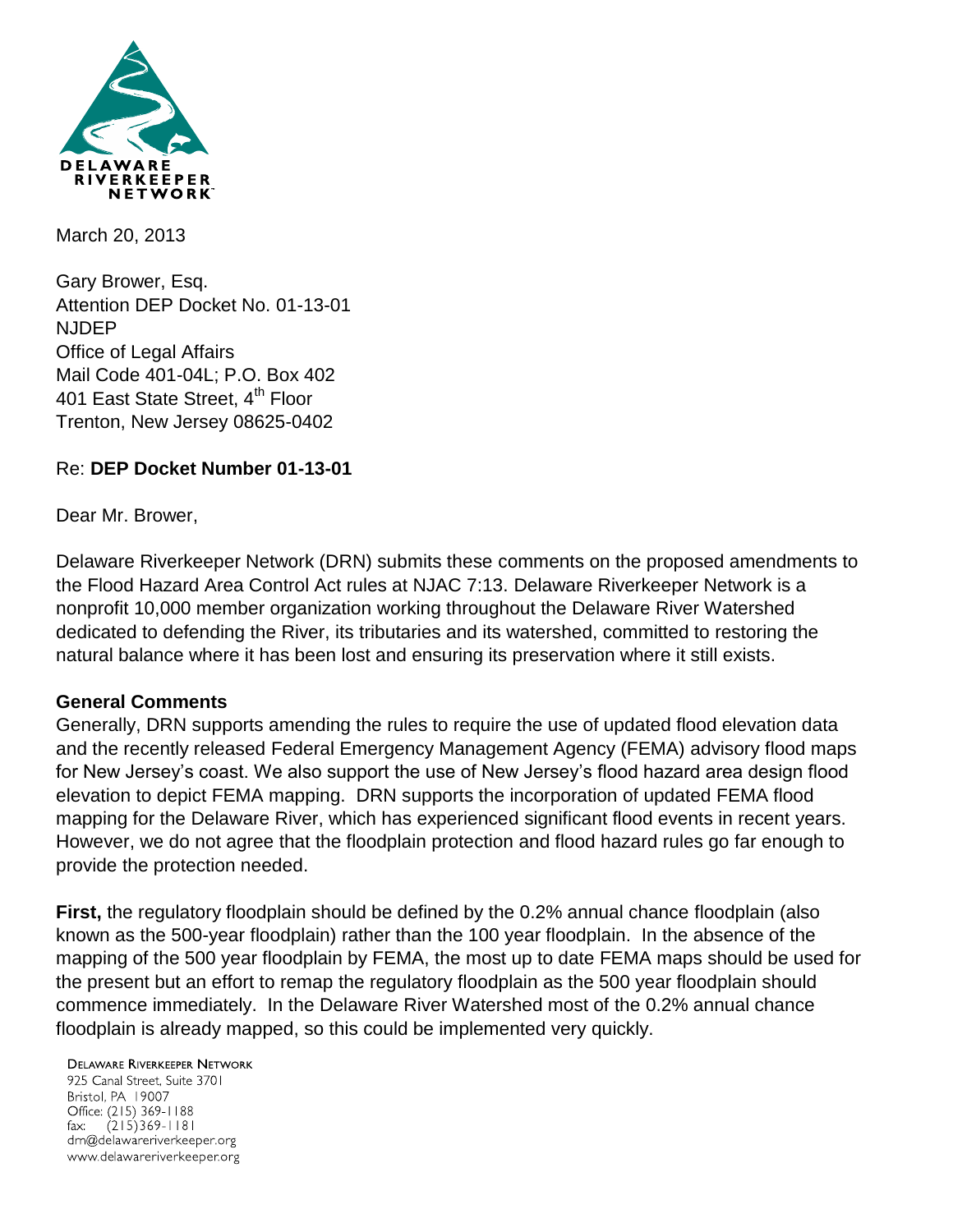The 500-year floodplain will provide important protection from flooding and reduce flood damages by reflecting more accurately areas that can be expected to flood in the coming years as storm surges, flood flows and frequency continue to increase. For instance, as verified by USGS, flood frequencies have increased in the Delaware River Basin, as evidenced in their analysis of recent major flood events in the basin. The report also shows that the 500-year flood flow was substantially larger than the 100 year flood flow at four stream gauges on the Delaware River during these storms. (Schopp, R.D., and Firda, G.D., "Flood magnitude and frequency of the Delaware River in New Jersey, New York, and Pennsylvania", US Geological Survey Open-File Report 2008-1203).

**Second,** a buffer should be added that delineates an off-limits area adjacent to the regulated floodplain based on riparian soils. Identification of riparian soils should be accomplished by site specific soil testing and the employment of available Soil Survey information. The buffer should encompass the entire area that contains riparian soils and should measure a minimum of 500 feet added to the outside limits of the 100-year floodplain for optimum protection from erosion and stream/shoreline destabilization which can contribute to increased flood damages, increased threat to health and safety, and increased pathways of pollution from activities adjacent to the floodplain. (Fischer & Fischenich, Design Recommendations for Riparian Corridors and Vegetated Buffer Strips, emrrp, April 2000). The buffer must not be disturbed, compacted or built upon except to restore to a naturally vegetated condtion.

**Third,** the 500-year floodplain and buffer should be kept in native vegetation and not disturbed to protect water quality, reduce runoff, and prevent land cover and hydrological changes that can result in downstream or adjacent flooding. The Delaware River Basin Commission's Flood Advisory Committee published a report that states why this is important. (DRBC, "Recommendations of the Floodplain Regulations Evaluation Subcommittee (FRES) of the DRBC Flood Advisory Committee (FAC)", 5.19.09) The report is attached as **Appendix A**, and states:

Floodplains vegetated with trees and shrubs can be four times as effective at retarding flood flows as grassy areas. Naturally vegetated floodplains are generally layered with leaf and organic matter that result in organic soils with high porosity and a greater capacity for holding water. More than just being an area that can help address flooding issues in a community, the floodplain, in this natural state, is a riparian ecosystem that needs the overbank flows that the natural watershed's hydrology provides in order to remain healthy and in balance.

The floodplain and buffer should be kept in natural condition to support and protect water quality and flow regime in the adjacent waterway. The Commission's floodplain evaluation subcommittee report to the Commission's Flood Advisory Committee states that:

A naturally functioning floodplain is a hydrologically important and dynamic component of a watershed. In addition to being environmentally sensitive and ecologically diverse, floodplains provide flood storage and conveyance, protection of water quality and recharge of groundwater.

A regulatory floodplain may, or may not, encompass the natural floodplain, the area needed by a watercourse to maintain its natural biologic, geomorphic and hydrologic functions. Instead,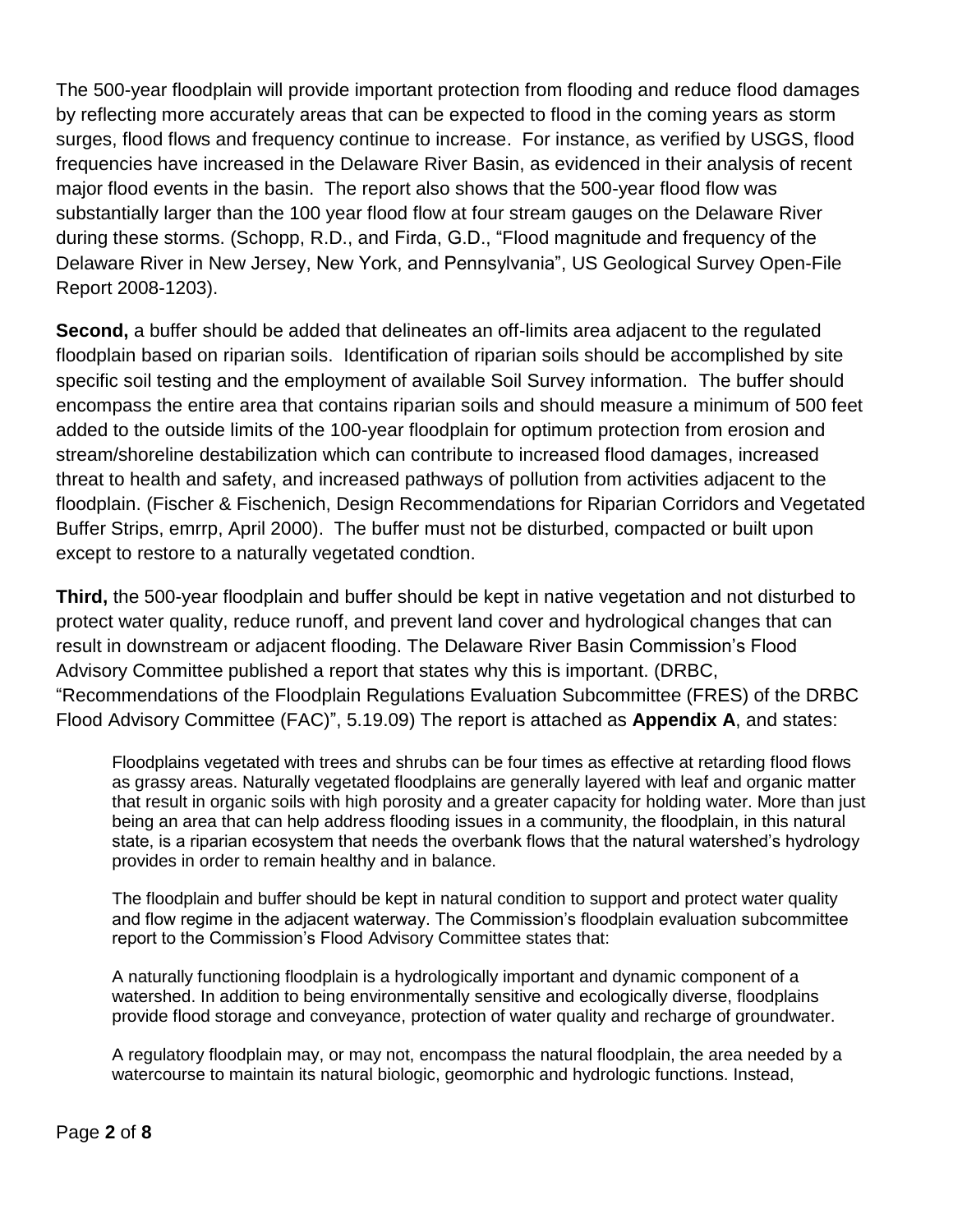regulatory floodplains are adopted standards designed to guide floodplain development and lessen the effects of floods on the built environment.

………

It is important to acknowledge that floods do not stop at regulatory floodplains, nor does the regulatory floodplain define the limit of potential flood damage or losses.

Background: Existing flood hazard area maps greatly underestimate the limit of floodways along the main stem Delaware River and other waterways within the Delaware River Basin. The flood hazard area, or floodplain, is the area along a waterway that is expected to be or has been inundated by floodwaters. The floodway, which is the inner portion of the flood hazard area nearest the stream or river, is the most dangerous area that carries deeper flows and higher velocities during a flood. New construction of structures is generally prohibited in floodways because it is unsafe and obstructs the passage of floodwaters, although removal of vegetation and construction of parking or other nonstructural activities while having an impact are often allowed. The flood fringe, or areas immediately adjacent to floodways where development is commonly allowed are often subject to flood depths and velocities similar to those of the floodway.

The Flood Hazard Area, as defined by FEMA, is composed of a floodway and a flood fringe. The flood fringe is the portion of the floodplain that lies outside the floodway. Floodwaters generally move more slowly in the flood fringe as compared with the floodway, and the flood fringe serves to temporarily store large volumes of floodwater during a flood. The space that floodwaters occupy on a given site during a flood is referred to as the "flood storage volume" of that site.

When structures or fills are placed in a flood fringe, it occupies a space that would otherwise be filled with floodwaters during a flood, thus reducing the flood storage volume on the site. If a significant volume of floodwater is prevented from occupying a given area, excess floodwater will instead occupy neighboring and downstream properties, thus worsening flood conditions on those sites. Unless properly managed, development within floodplains can exacerbate the intensity and frequency of flooding by increasing stormwater runoff, reducing flood storage, and obstructing the flow of floodwaters. Structures constructed in the flood fringe are subject to flood damage and threaten the health, safety and welfare of both the people who occupy them and emergency responders who respond in times of flood emergency.

Historically, the earliest settlements along the eastern seaboard were established along navigable waters. As a result, many of the Delaware River basin's older communities lie partially or completely within floodplains. As development has continued within the basin over the years, increased impervious cover in the form of roads, buildings and parking lots combined with the destruction of forest and wetlands for development and agriculture has increased peak rates and the volume of runoff flowing to the streams and rivers within the basin.

Development within the floodplain obstructs flood flows and compromises the flood storage and peak attenuation contributions of a natural floodplain. In addition, it knowingly places structures, infrastructure and people in the very locations that are known and expected to be subject to flooding and flood damages. As a result, flooding that naturally occurs along waterways has become progressively more threatening and damaging to people, buildings and infrastructure as a combination of increased runoff, decreased vegetation and storage absorption capacity and additional development in floodplains occurs. It is expected that these negative trends will continue so long as buildings and structures continue to be placed in the floodplains of the streams and rivers of the Delaware River basin.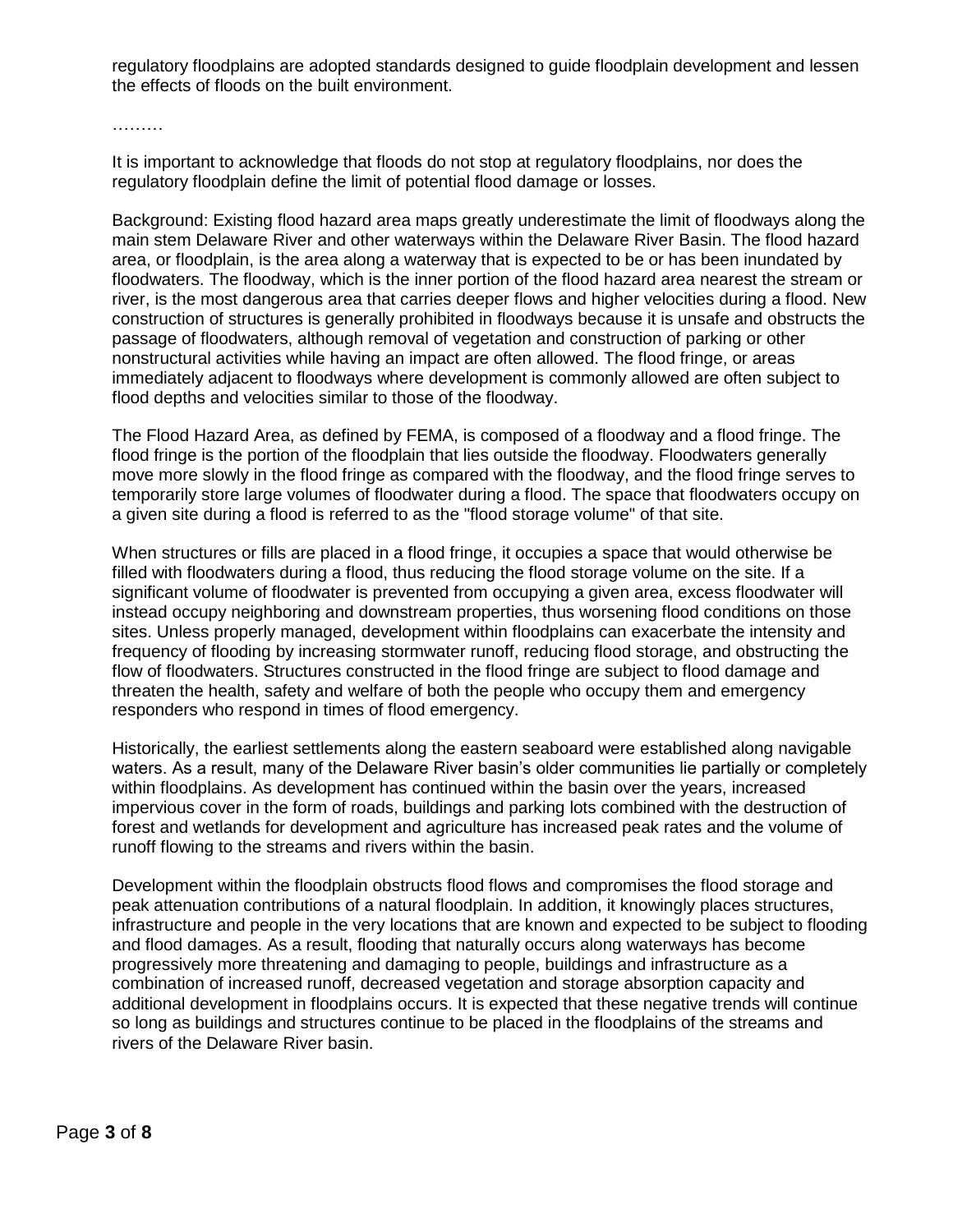Recommendation: Protect the flood fringe in a naturally vegetated state and limit development including, but not limited to, structures, infrastructure, impervious surfaces, fill, grading and removal of vegetation.

**Fourth,** while DRN respects historically inhabited areas, particularly established towns and neighborhoods, there should be a concerted effort to return floodplain areas and their buffers to natural conditions where possible. This is especially important for barrier islands that cannot be protected from storms. Barrier islands, if inhabited, should be kept free from inherently dangerous infrastructure such as gas pipelines. The tragedy in New York as a result of uncontrollable gas main fires that destroyed an entire community and led to catastrophic loss and, in some instances, death and injury, should be enough of a lesson that such infrastructure is not safe or sustainable. Instead of reinstalling such facilties, alternative decentralized and locally-based energy sources should be developed such as solar, wave and wind energy if these islands are to be used.

As discussed above in the excerpted text (DRBC 2009), restoring natural floodplains where possible will provide protection to the community as well as allow flood flows to naturally inundate floodplain areas, fulfilling the primary function of a floodplain in a beneficial manner. Floodplains provide natural flood and erosion control, help maintain high water quality, and contribute to sustaining groundwater supplies.

Floodplains also provide natural habitat and ecosystem functions that are unique and critical to healthy coastlines, estuaries, and riverine systems. Proper management of floodplains is important to preserve their value and to reduce losses caused by flooding. (Kusler and Larson, "Beyond the Ark, A New Approach to U.S. Floodplain Management". Reprinted from River Voices, River Network, Portland, OR, Winter, 1994, from an article originally printed in Environment, Vol. 35, No. 5, June 1993). It is also pointed out in the FRES report (DRBC 2009):

As articulated by the Congressional Task Force on Natural and Beneficial Functions of the Floodplain, June 2002, floodplains "reduce flooding and limit flood-related damages through their floodwater conveyance and storage functions."

As a result, protecting and restoring floodplain functions "will reduce flood losses" in addition to providing groundwater recharge, filtering sediment and contaminants, transporting nutrients, supporting habitats for a variety of sensitive living resources, and enhancing community quality of life.

In addition, naturally functioning floodplains play a key water quality role in reducing stormwater flows by filtering out nonpoint source pollution, thereby reducing pollutant loading from storm flows and protecting water quality. According to the U.S. Environmental Protection Agency, the number one source of pollution to our nation's waterways is from nonpoint sources, including pollution from floodwaters, washed from the land in stormwater runoff. About 40% of the nation's waterways are polluted as a result. (Chester L. Arnold Jr., and C. James Gibbons, "Impervious Surface Coverage, the Emergence of a Key Environmental Indicator", APA Journal, Spring 1996, p. 245)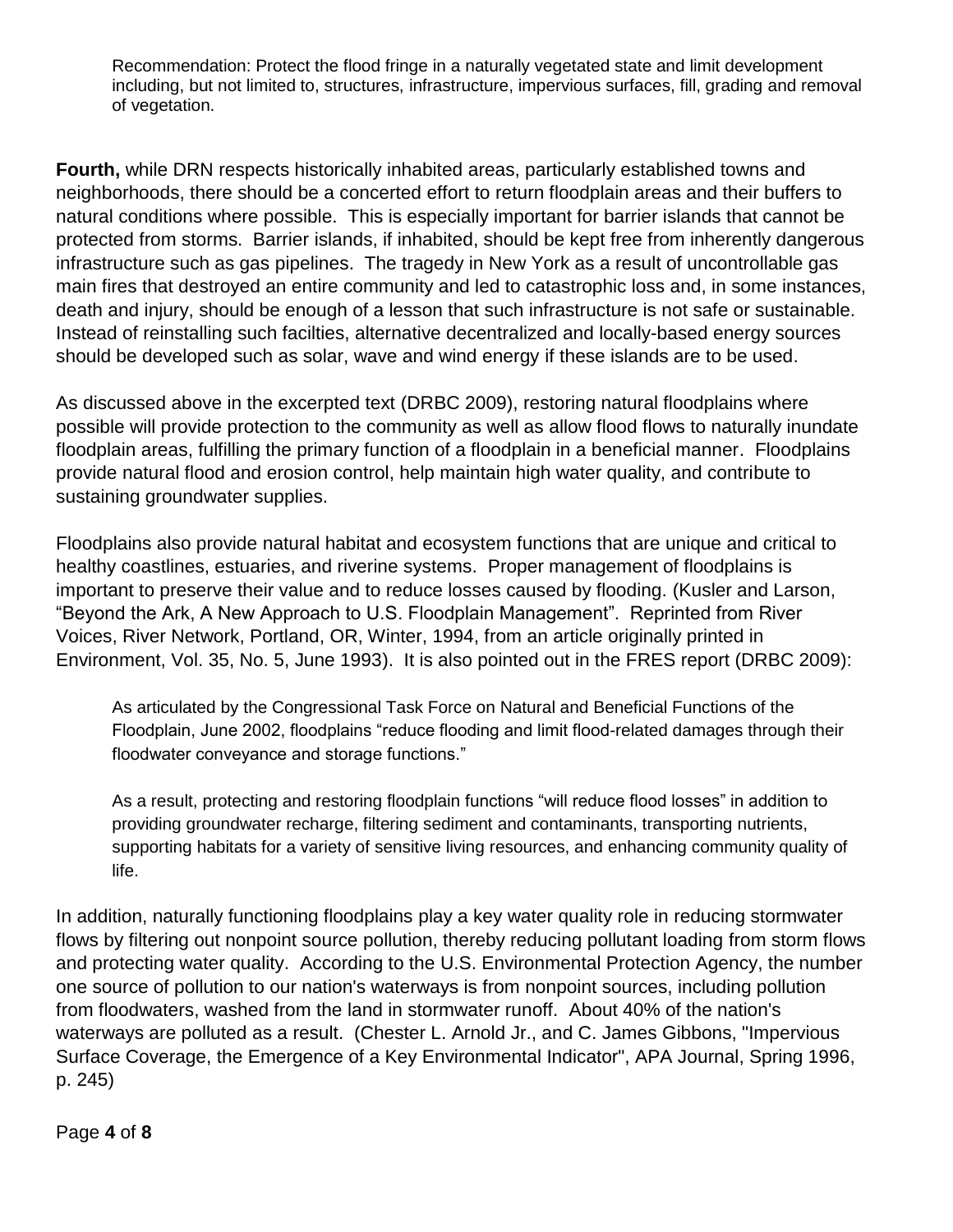President Barak Obama drafted Executive Order 0510/2009V1 on Floodplain Protection in 2009 directing federal agencies to take action to avoid loss of life, reduce flood damages, recognize the adverse effects of occupying and altering floodplains, to implement environmentally beneficial management of floodplains, and employ nonstructural management techniques to reduce flood damages, recognizing the value of natural floodplains. The Executive order is attached as **Appendix B**. The "Policy" statement reads:

Floods have caused a greater loss of life and property and have devastated more families and communities in the United States than all other natural hazards. Despite the expenditure of billions of tax dollars trying to manage floodwaters and guide wise use of floodplains, flood damages continue to increase and every year billions are spent in response to flood disasters. In addition, natural floodplains contain numerous inherent values that are of great importance to the Nation. The federal government must therefore strengthen its commitment to reducing the loss of life and property caused by floods and to protecting and restoring the natural resources and functions of floodplains.

The Order also defined the regulated floodplain as the 500 year floodplain for a "critical action" by the federal government. Critical action is defined as:

*Critical action* means any *covered action* for which even a slight chance of flooding would be too great. This can include, but is not limited to, *covered action*s or *facilities* critical to the health and safety of the public and the environment, such as hospitals and nursing homes, emergency operations centers (particularly police, fire, and rescue), vital data storage centers, power generation and other utilities (including related infrastructure such as principal points of utility systems) and any that produce, use or store toxic pollutants as defined under the Clean Water Act and other Federal statutes.

**Fifth,** storm surge elevations and mapping should be accomplished for the coast and tidal areas as soon as possible and used to map the regulated floodplain when available, requiring structures to meet storm surge elevations. As we learned with Hurricane Sandy, storm surge can be devastating. As stated in the FRES report (DRBC 2009):

Storm surge associated with major hurricanes can far exceed the 100-year flood elevations. For example, at Wilmington, Delaware the 100 year flood level is +10 NAVD 88 yet the storm surge elevation associated with a category 3 hurricane is over 16 feet NAVD 88. Although the return frequency of a major hurricane may be rare, and may not be appropriate for normal floodplain construction standards, for certain critical facilities and emergency operations functions, it may be appropriate to use hurricane surge levels, in location and design considerations.

**Sixth,** an important aspect of President Barak Obama's 2009 Executive Order 0510/2009V1 on Floodplain Protection is the charge to "Consider the effect that climate change and anticipated future conditions might have on the extent and frequency of flooding". New Jersey's proposed rulemaking does not recognize or build in any recognition of sea level rise, storm severity and frequency or any other effects of climate change. The rule should add a section to cope with the changes that will accompany climate change in the near and long term. At the very least, the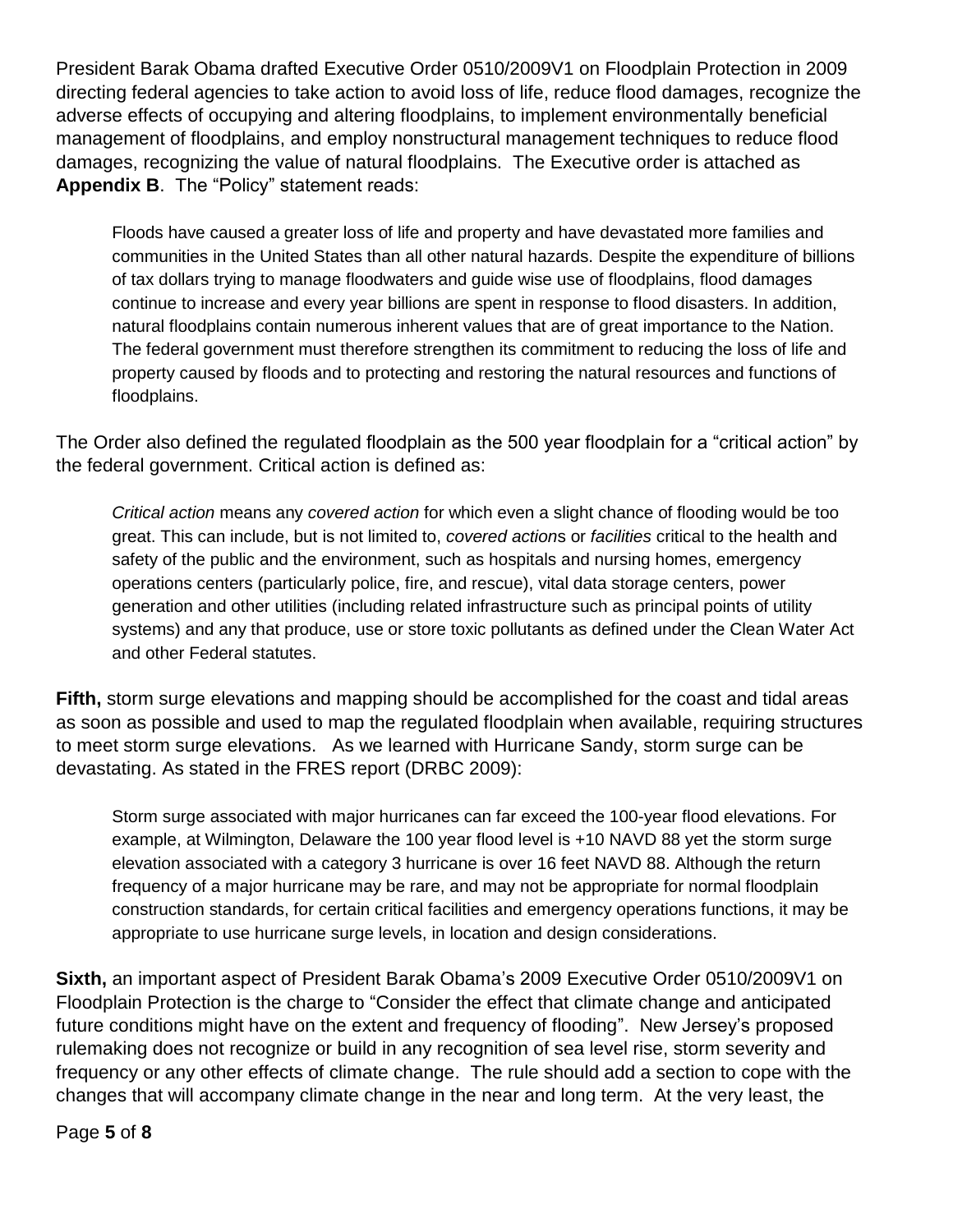flood rule should begin to address these approaching impacts by requiring an additional percent to be added to the flood elevations based on sea level rise that will result from climate change.

# **Section Comments**

# 7:13-1.2 Definitions

DRN opposes the proposed definition of "floodproofing" that includes "**wet floodproofing**". Allowing floodwaters to enter a building does not provide the protection that dry floodproofing does. The "wet" building does not control the force of floodwaters that can destabilize it and floating debris can damage open structures when being carried through the building. The goal should be to prevent any floodwater from entering, rushing through and potentially destabilizing a structure. Also, flow-through of floodwaters will be able to carry pollution and debris to the waterway from the structure.

DRN opposes the proposed definition of "**lowest floor**" that will allow bottom floor space to be used as a garage, storage space, and parking area. Motor vehicles and typical homeowner items such as small engines, lawnmowers, fuel, and lawn care and household chemicals are all potential pollution sources that can have significant water quality impacts in a flood. These should not be allowed on the lowest floor of a structure.

For the same reasons, DRN opposes the proposed definition of "**multi-residence building**", which under the new definition will allow the lowest floor to be used as a garage, for storage, parking, etc.

# 7:13-7.2 Permits by Rule

DRN does not support the proposed permits by rule and advocates for stricter controls over these activities. In the adopted revisions to the flood rule in 2007 the permit by rule allowances were expanded and now these are being further expanded. DRN opposed the specific permit by rule changes in 2007 that allowed for expansion of structural footprints and we are opposed in this instance to further weakening of restrictions on structural expansion in floodplains and riparian areas.

7.2(a)3.i. Structures should not be automatically allowed to expand by 300 square feet. Structures in floodplains and riparian areas should be discouraged and when allowed, they should be prohibited to expand at all.

7.2(a)3.v. Structures should be discouraged from being rebuilt in floodplains and riparian areas. A riparian buffer should be maintained where it does exist, not allowed to be used for relocation of any structure, no matter whether the area is poorly vegetated at the time. Allowing the footprint of structures to increase removes the availability for restoration of the natural floodplain and riparian area.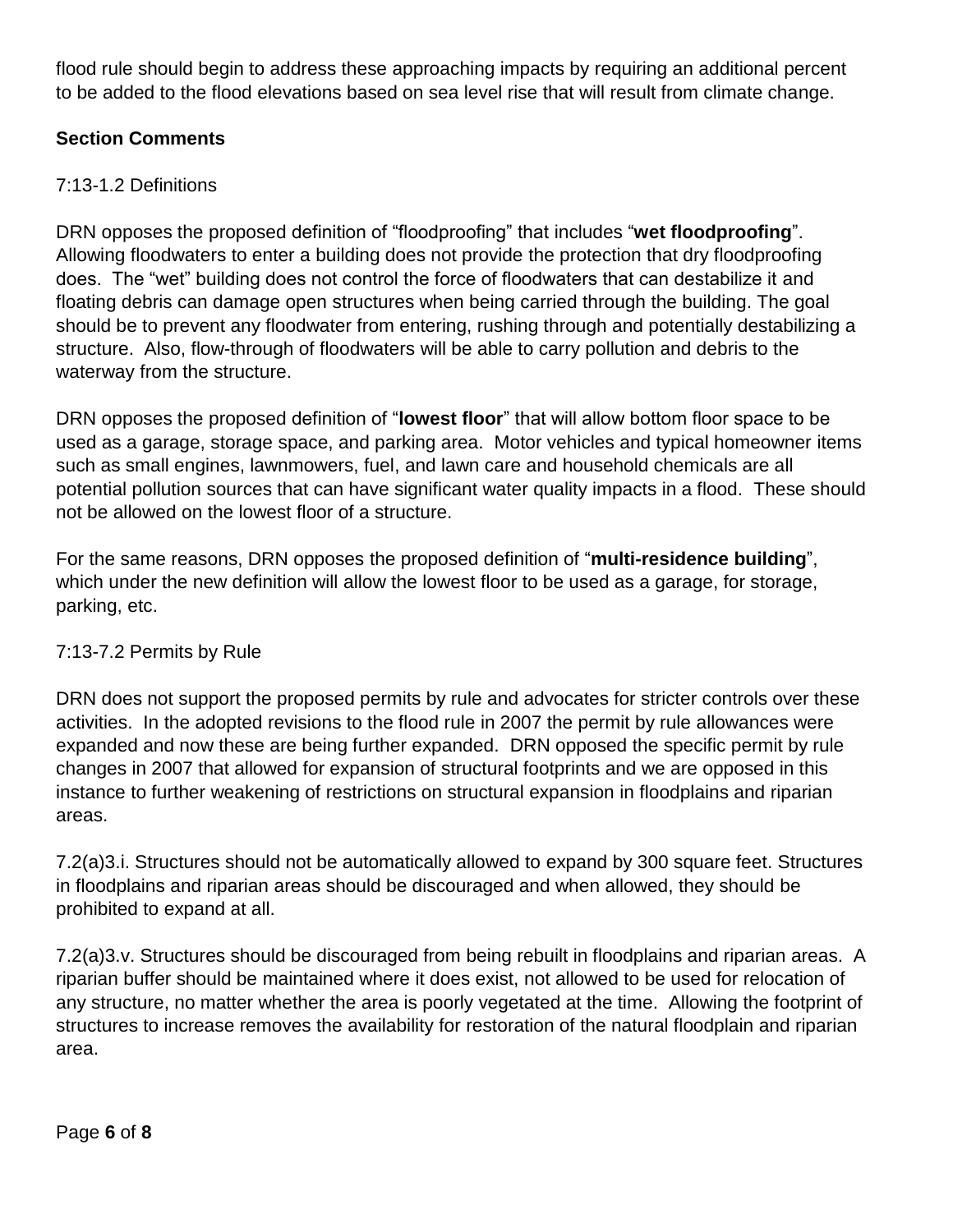### 7:13-8.8 General Permit 6

DRN does not support the use of General Permits for reconstruction; these projects need to be carefully evaluated on a case by case basis and not allowed to meet the broad requirements of a General Permit. Many of the activities allowed under a General Permit need more oversight than this type of permit provides, such as stream cleaning. This is not acceptable for the reconstruction of flood damaged structures in the floodplain and in riparian areas – the substantial damages and risks posed by such structures require rigorous oversight.

8.8(b)1. DRN opposes the expansion from one year to a 5 year period of time for the reconstruction of a structure under a General Permit. This is simply too long and leaves structures unattended and vulnerable to more storm damage as well as vandalism and poses significant adverse community impacts. The term should remain one year.

#### 7-13:11 Individual Permit Requirements

Throughout this entire proposed rule, the primary focus and bias built into the rule is to push reconstruction and elevation, not removal of structures from the floodplain. DRN agrees that such activity should require an individual permit (as is stated in this section at 11.5(e) for building in the floodway) but we also point out here that elevation is a structural approach that does not restore floodplain function and still allows people and structures to remain in harm's way. Elevation is a form of floodproofing but it does not solve the central problem posed by building in the path of floods – the only way to avoid flood damage is to remove structures from the floodplain.

At section 11.5(g) it is outlined that individual permits are required for specific reconstruction activities. DRN supports the employment of updated FEMA mapping and updated flood elevation data as opposed to outdated FEMA maps and irrelevant flood elevation data. We reiterate the deficiencies in the proposed rule as described in this comment and state that the rule does not go far enough regardless of the requirement for individual permits.

## **Conclusion**

DRN concludes that the proposed rule correctly requires that the most up to date FEMA maps and flood elevation data be used to govern floodplain regulation but that the rule needs further revision to provide communities needed protection from flood damages, catastrophic loss, and environmental degradation that results from flood and storm flows and storm surges. We respectfully request that our comments regarding further protections and management be considered in the final rule.

Sincerely,

Maya van Rossum Tracy Carluccio The Delaware Riverkeeper Deputy Director

Page **7** of **8**